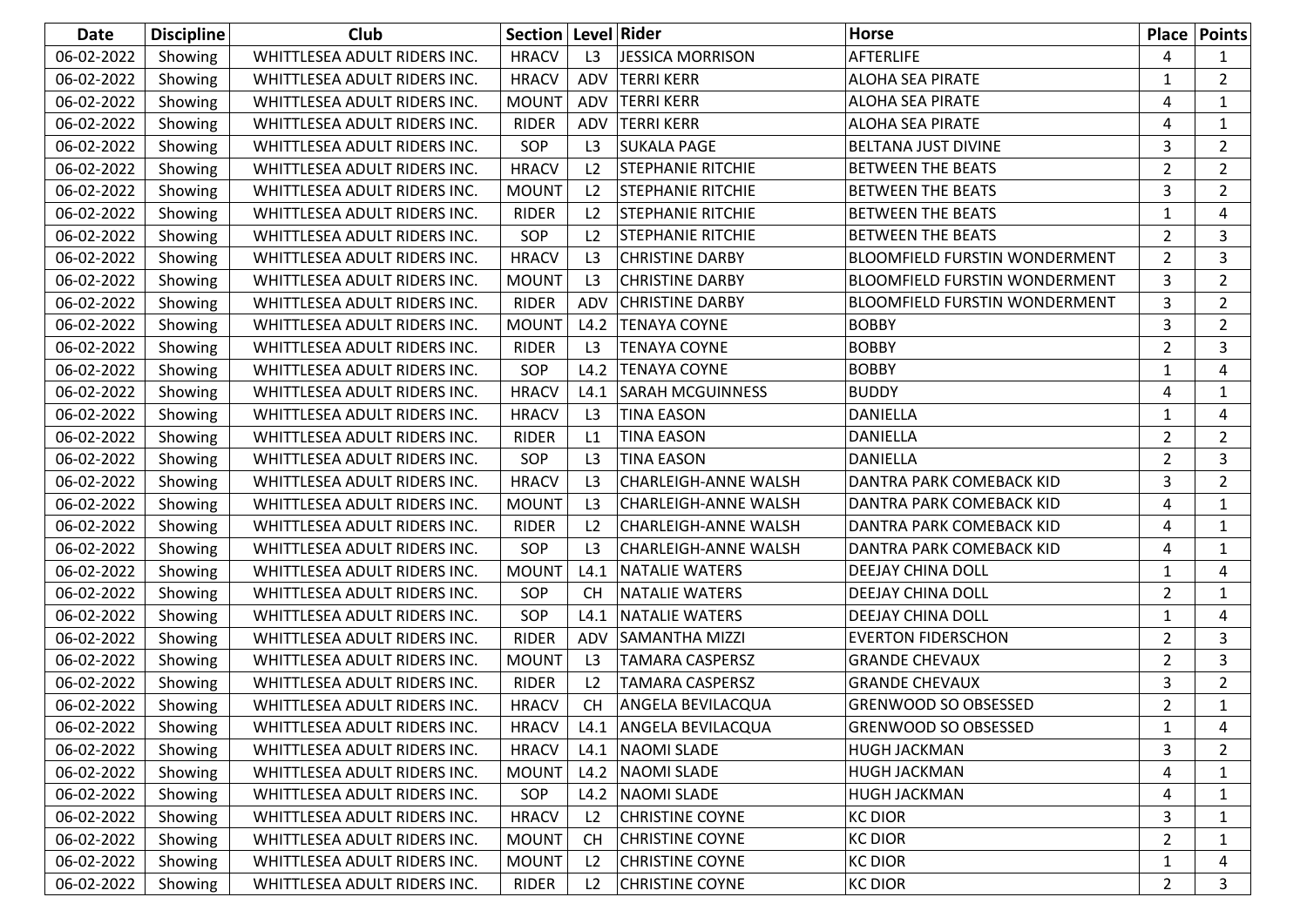| 06-02-2022 | Showing | WHITTLESEA ADULT RIDERS INC. | SOP          | L2             | <b>CHRISTINE COYNE</b>        | <b>KC DIOR</b>                | 3              | $\overline{2}$ |
|------------|---------|------------------------------|--------------|----------------|-------------------------------|-------------------------------|----------------|----------------|
| 06-02-2022 | Showing | WHITTLESEA ADULT RIDERS INC. | SOP          | ADV            | <b>STEPH HORTON</b>           | <b>KILBURN'S MARY POPPINS</b> | $\overline{2}$ | 3              |
| 06-02-2022 | Showing | WHITTLESEA ADULT RIDERS INC. | <b>MOUNT</b> | <b>CH</b>      | ALEXANDRA SFREGOLA            | LANDARA                       | 1              | $\overline{2}$ |
| 06-02-2022 | Showing | WHITTLESEA ADULT RIDERS INC. | <b>MOUNT</b> | L <sub>3</sub> | <b>ALEXANDRA SFREGOLA</b>     | LANDARA                       | 1              | 4              |
| 06-02-2022 | Showing | WHITTLESEA ADULT RIDERS INC. | <b>RIDER</b> | L3             | ALEXANDRA SFREGOLA            | LANDARA                       | 1              | 4              |
| 06-02-2022 | Showing | WHITTLESEA ADULT RIDERS INC. | SOP          | <b>CH</b>      | <b>ALEXANDRA SFREGOLA</b>     | LANDARA                       | 1              | $\overline{2}$ |
| 06-02-2022 | Showing | WHITTLESEA ADULT RIDERS INC. | SOP          | L3             | <b>ALEXANDRA SFREGOLA</b>     | LANDARA                       | 1              | 4              |
| 06-02-2022 | Showing | WHITTLESEA ADULT RIDERS INC. | SOP          | ADV            | <b>BIANCA FIORENTINO</b>      | <b>LORIOT PEEK-A-BOO</b>      | 4              | 1              |
| 06-02-2022 | Showing | WHITTLESEA ADULT RIDERS INC. | <b>MOUNT</b> | L <sub>5</sub> | <b>VICKI HALSALL</b>          | MIRABELLA PARK MORGANA        | 1              | 4              |
| 06-02-2022 | Showing | WHITTLESEA ADULT RIDERS INC. | <b>RIDER</b> | L <sub>5</sub> | <b>VICKI HALSALL</b>          | MIRABELLA PARK MORGANA        | $\overline{2}$ | 3              |
| 06-02-2022 | Showing | WHITTLESEA ADULT RIDERS INC. | SOP          | L <sub>5</sub> | <b>VICKI HALSALL</b>          | MIRABELLA PARK MORGANA        | 1              | 4              |
| 06-02-2022 | Showing | WHITTLESEA ADULT RIDERS INC. | <b>HRACV</b> | L <sub>5</sub> | JESS FRANCIS                  | <b>MISS CHIEVOUS</b>          | 1              | 3              |
| 06-02-2022 | Showing | WHITTLESEA ADULT RIDERS INC. | <b>RIDER</b> | L <sub>5</sub> | <b>JESS FRANCIS</b>           | <b>MISS CHIEVOUS</b>          | 3              | $\overline{2}$ |
| 06-02-2022 | Showing | WHITTLESEA ADULT RIDERS INC. | SOP          | L <sub>5</sub> | JESS FRANCIS                  | <b>MISS CHIEVOUS</b>          | 4              | 1              |
| 06-02-2022 | Showing | WHITTLESEA ADULT RIDERS INC. | <b>HRACV</b> | L4.1           | <b>ANGELA-JADE THOMSEN</b>    | <b>MISTER MATTEUS</b>         | $\overline{2}$ | 3              |
| 06-02-2022 | Showing | WHITTLESEA ADULT RIDERS INC. | <b>MOUNT</b> | L4.1           | ANGELA-JADE THOMSEN           | <b>MISTER MATTEUS</b>         | 2              | 3              |
| 06-02-2022 | Showing | WHITTLESEA ADULT RIDERS INC. | <b>RIDER</b> | L3             | <b>ANGELA-JADE THOMSEN</b>    | <b>MISTER MATTEUS</b>         | 3              | $\overline{2}$ |
| 06-02-2022 | Showing | WHITTLESEA ADULT RIDERS INC. | SOP          | L4.1           | ANGELA-JADE THOMSEN           | <b>MISTER MATTEUS</b>         | 4              | $\mathbf{1}$   |
| 06-02-2022 | Showing | WHITTLESEA ADULT RIDERS INC. | <b>RIDER</b> | L4.1           | <b>JESSICA JOHNSON</b>        | <b>NEO NOIR</b>               | 1              | 4              |
| 06-02-2022 | Showing | WHITTLESEA ADULT RIDERS INC. | <b>MOUNT</b> | L4.1           | <b>CHARLOTTE WARE-DICKINS</b> | <b>NILTON SPIELBERG</b>       | 4              | 1              |
| 06-02-2022 | Showing | WHITTLESEA ADULT RIDERS INC. | SOP          | L4.1           | <b>CHARLOTTE WARE-DICKINS</b> | <b>NILTON SPIELBERG</b>       | 3              | $\mathbf{2}$   |
| 06-02-2022 | Showing | WHITTLESEA ADULT RIDERS INC. | <b>MOUNT</b> | ADV            | <b>CHANTEL THOMAS</b>         | PONDEROSA STUD LOVELY         | $\overline{2}$ | 3              |
| 06-02-2022 | Showing | WHITTLESEA ADULT RIDERS INC. | <b>RIDER</b> | L1             | <b>CHANTEL THOMAS</b>         | PONDEROSA STUD LOVELY         | 3              | 1              |
| 06-02-2022 | Showing | WHITTLESEA ADULT RIDERS INC. | SOP          | ADV            | <b>CHANTEL THOMAS</b>         | PONDEROSA STUD LOVELY         | 1              | 4              |
| 06-02-2022 | Showing | WHITTLESEA ADULT RIDERS INC. | <b>MOUNT</b> | L2             | <b>STEVEN GIBBONS</b>         | <b>REGAL BENTONELLO</b>       | $\overline{2}$ | 3              |
| 06-02-2022 | Showing | WHITTLESEA ADULT RIDERS INC. | SOP          | L2             | <b>STEVEN GIBBONS</b>         | REGAL BENTONELLO              | 4              | 1              |
| 06-02-2022 | Showing | WHITTLESEA ADULT RIDERS INC. | <b>HRACV</b> | L <sub>5</sub> | <b>NATALEE SAVAGE</b>         | <b>ROSIE HOT LIPS</b>         | 3              | 1              |
| 06-02-2022 | Showing | WHITTLESEA ADULT RIDERS INC. | <b>MOUNT</b> | L <sub>5</sub> | <b>NATALEE SAVAGE</b>         | ROSIE HOT LIPS                | $\overline{2}$ | 3              |
| 06-02-2022 | Showing | WHITTLESEA ADULT RIDERS INC. | <b>RIDER</b> | L <sub>5</sub> | NATALEE SAVAGE                | ROSIE HOT LIPS                | 1              | 4              |
| 06-02-2022 | Showing | WHITTLESEA ADULT RIDERS INC. | SOP          | L <sub>5</sub> | NATALEE SAVAGE                | <b>ROSIE HOT LIPS</b>         | $\overline{2}$ | 3              |
| 06-02-2022 | Showing | WHITTLESEA ADULT RIDERS INC. | <b>RIDER</b> | L <sub>3</sub> | <b>LISIA STURM</b>            | <b>RUNS ON CHOCOLATE</b>      | 4              | $\mathbf{1}$   |
| 06-02-2022 | Showing | WHITTLESEA ADULT RIDERS INC. | MOUNT        |                | ADV LIISA CLUNING             | <b>SAN JOSY</b>               | 3              | $\overline{2}$ |
| 06-02-2022 | Showing | WHITTLESEA ADULT RIDERS INC. | SOP          | ADV            | <b>LIISA CLUNING</b>          | <b>SAN JOSY</b>               | 3              | $\mathbf{2}$   |
| 06-02-2022 | Showing | WHITTLESEA ADULT RIDERS INC. | <b>MOUNT</b> | L4.2           | <b>BRIDGET HARRIS</b>         | <b>SURMOUNT</b>               | 1              | 4              |
| 06-02-2022 | Showing | WHITTLESEA ADULT RIDERS INC. | <b>RIDER</b> | L4.1           | <b>BRIDGET HARRIS</b>         | <b>SURMOUNT</b>               | 3              | $\overline{2}$ |
| 06-02-2022 | Showing | WHITTLESEA ADULT RIDERS INC. | SOP          | L4.2           | <b>BRIDGET HARRIS</b>         | <b>SURMOUNT</b>               | $\overline{2}$ | 3              |
| 06-02-2022 | Showing | WHITTLESEA ADULT RIDERS INC. | <b>HRACV</b> | L <sub>5</sub> | AVA SU'A                      | <b>TILLY</b>                  | $\overline{2}$ | $\overline{2}$ |
| 06-02-2022 | Showing | WHITTLESEA ADULT RIDERS INC. | <b>MOUNT</b> | L5             | AVA SU'A                      | <b>TILLY</b>                  | 3              | $\overline{2}$ |
| 06-02-2022 | Showing | WHITTLESEA ADULT RIDERS INC. | RIDER        | L <sub>5</sub> | AVA SU'A                      | <b>TILLY</b>                  | 4              | $\mathbf{1}$   |